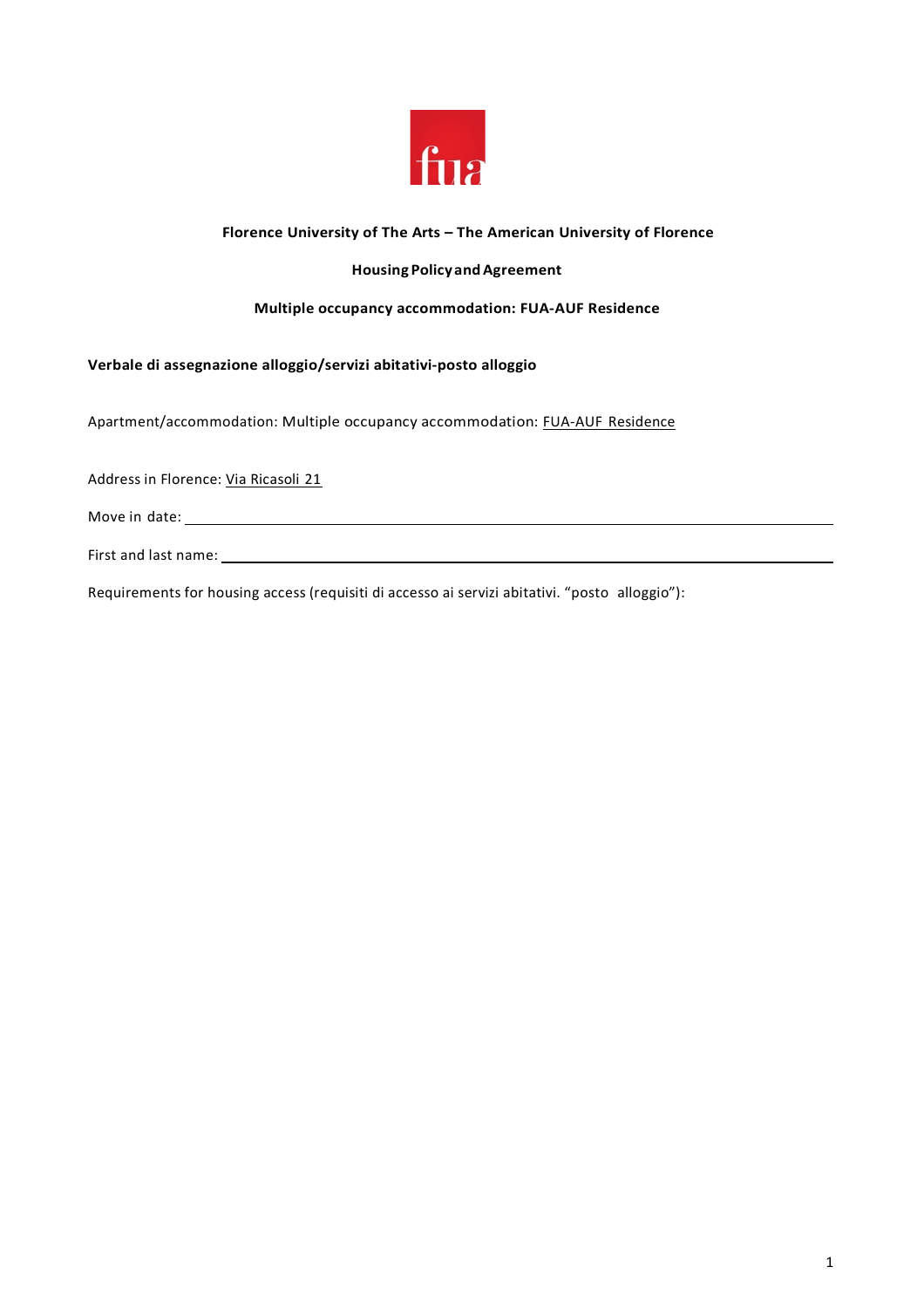# **Table of Contents**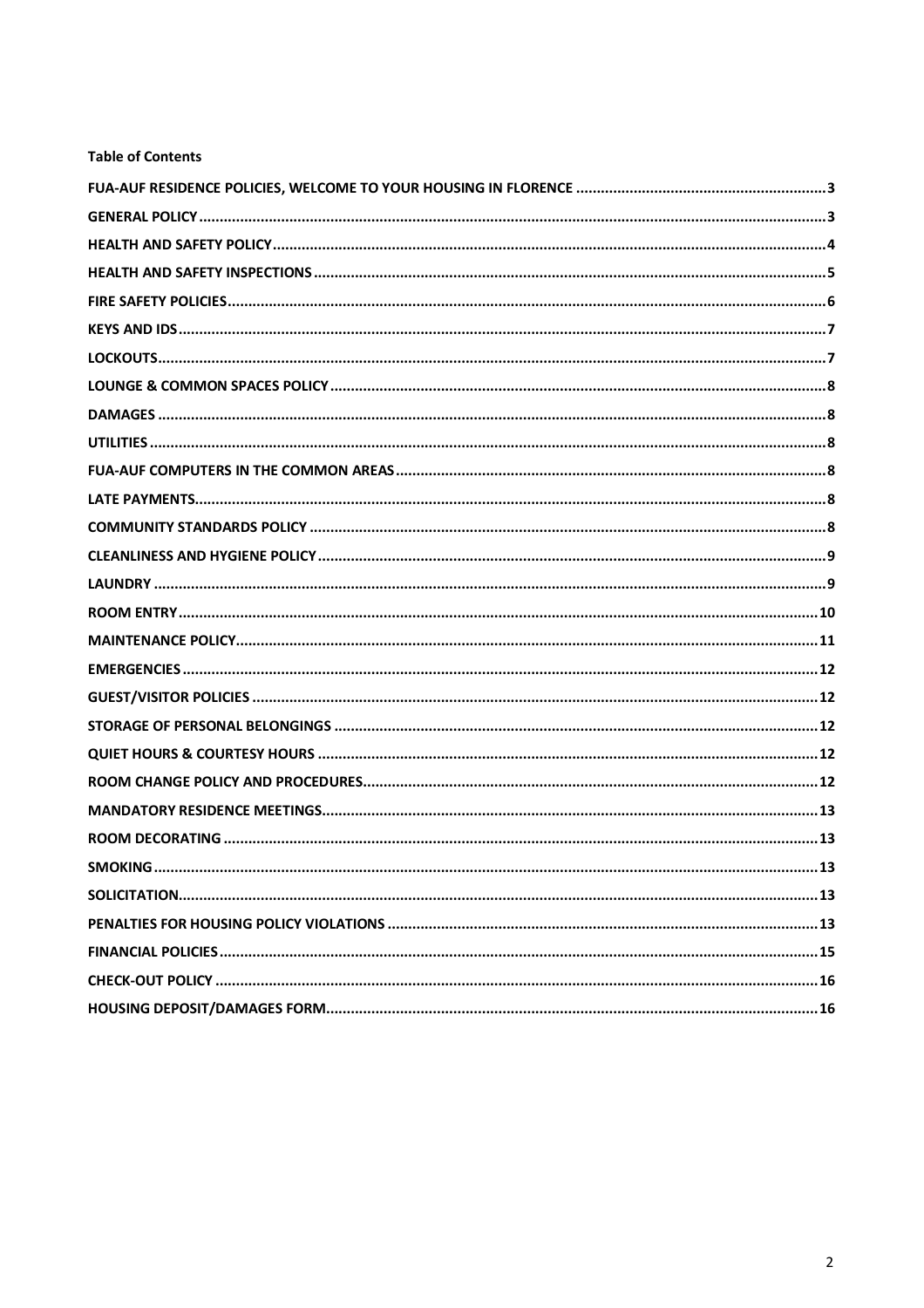#### **FUA-AUF Residence Policies**

In addition to the policies cited elsewhere in the Student Code of Conduct, all resident students and are expected to adhere to the policies cited below.

#### **Welcome to your housing in Florence**

You have been assigned to FUA-AUF Residence in Florence, operated by Florence University of the Arts – The American University of Florence. All FUA-AUF Accommodation options including FUA-AUF residence are regulated by city and local condominium/building ordinances, in addition to the FUA-AUF housing regulations. This document will help you understand how to comply with all City of Florence legal ordinances and contains all procedural guidelines for which students housed by FUA-AUF are responsible. It also provides you with information that will help you better understand how to live in an Italian apartment and acclimate to your new home.

FUA-AUF provides clean, comfortable and well-maintained shared apartments/residence in Florence. Your space will consist of a bed in either a multiple occupancy or double bedroom, a common area and shared kitchen, adequate hanging and folded storage for your clothing, at least one desk for every two people, a fully- equipped kitchen (refrigerator, sink, cooktop/stove and either a self-standing oven or microwave, cooking equipment and utensils, plates, glasses and dining utensils, and bathroom. You will also find an iron and ironing board, hangers and other standard equipment.

Every student who accepts accommodation in FUA-AUF housing accepts the responsibility of living in someone else's property and treating it as their own. Our housing policies are designed to 1) protect our students, 2) protect the property, and 3) to abide by Italian laws and FUA-AUF regulations.

While you are here you are, in many ways, an "ambassador" for your home country and you are expected to behave accordingly. Abiding by these policies will ensure that you fulfil this role while respecting your host country, your neighbors, and host property. We enforce these regulations strictly and apartment occupants must agree to abide by them. By signing this document, you agree to abide by these policies and acknowledge that failure to do so can result in penalties (fines and/or loss of security deposits), and can ultimately result in forfeiture of your living accommodations and all associated fees.

#### **General Policy**

Studentsin FUA-AUF accommodations are expected to behave appropriately withroommates, neighbors and the community at large, in all respects. Violence or threats, sexual harassment, inappropriate behavior and loud noise are not tolerated, in accordance with FUA-AUF's Code of Conduct and will result in a warning or possibly immediate eviction. Excess noise may result in a fine or immediate eviction (consult fines on page 17 of this document).

Tenants are expected to treat their Florence apartment with respect and to leave it as they found it at departure. Tenants found in violation of this agreement may be asked to vacate the property, will not be due any refund of fees and may be responsible for administrative and legal penalties/subject to a fine.

By signing this Agreement, it is the student's intention to forever relieve FUA-AUF, its officers, employees, agents and volunteers, of any duty to the student and the student assumes the entire risk of any personal injury, damage, loss, harm, death, claim, medical expense and any other type of expense that might occur during or as a result of his/her use of, or presence in FUA-AUF housing.

You are required to provide us with a working cell phone number, either your home country cell phone or Italian cell phone. We would like to reach you to provide you with important information.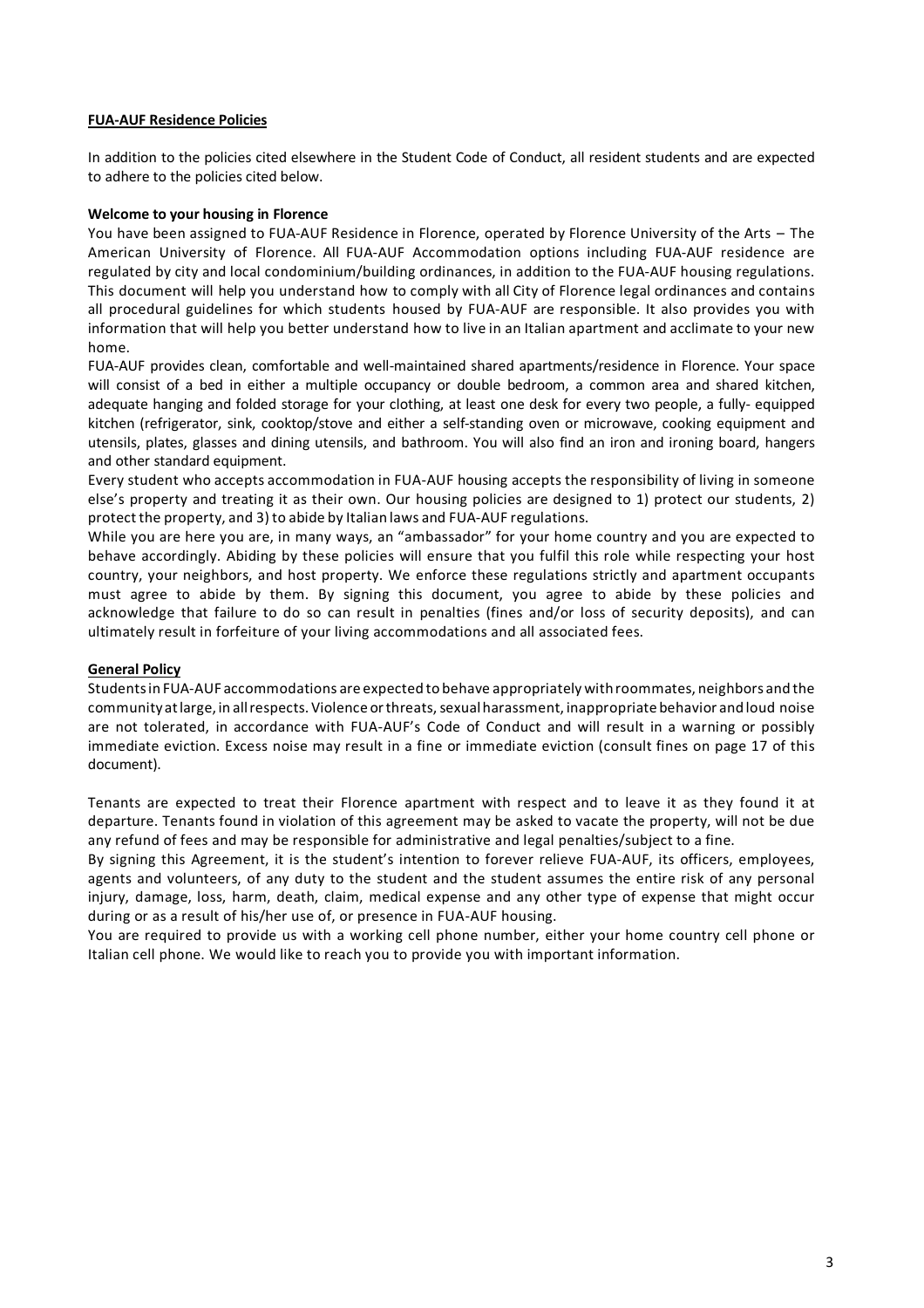#### **Health and Safety Policy**

It is against FUA-AUF regulations to:

- 1. Tamper with fire or other safety equipment.
- 2. Possessflammable items, appliances or other itemsthat may be considered a fire hazard in any way, in FUA-AUF housing.
- 3. Smoke in any part of an FUA-AUF apartment/residence or building, including balconies and common areas such as hallways and elevators.
- 4. Bring illegal substancesinto the FUA-AUF housing /building.
- 5. Start or cause a fire in any FUA-AUF housing or building. This includes fireplaces, which are forbidden to use and extremely dangerous.
- 6. Cause a false fire or safety alarm in any FUA-AUF housing or building.
- 7. Possess weapons or items that resembleweapons.
- 8. Throw objects or any substance from, into, or onto FUA-AUF housing windows, doors, terraces, ledges, roofs or other areas.
- 9. Bring unauthorized furniture into your FUA-AUF housing or building or move home furniture like beds and armchairs.
- 10. Tamper with devices and furnishings, such as windows, shutters, cranks, stops, locks, and door closing devices.
- 11. Install an unauthorized lock on a bedroom, bathroom, or front door.
- 12. Leave FUA-AUF housing windows and entry doors open when not present in the FUA-AUF housing and/or failure to lock apartment door.
- 13. Enter without authorization, or contribute to unauthorized entry of another individual, into FUA-AUF housing. This includes fraudulent attempts (misrepresentation, using false identification, etc.), to enter or to allow another individual to enter any FUA-AUF housing.
- 14. Failure to present a valid passport or properly identify oneself within 12 hours when entering FUA-AUF housing or when requested to do so by any authorized University staff member.
- 15. Call FUA-AUF Emergency Number +39 347 376 9632 for anything other than a Real Emergency fine applies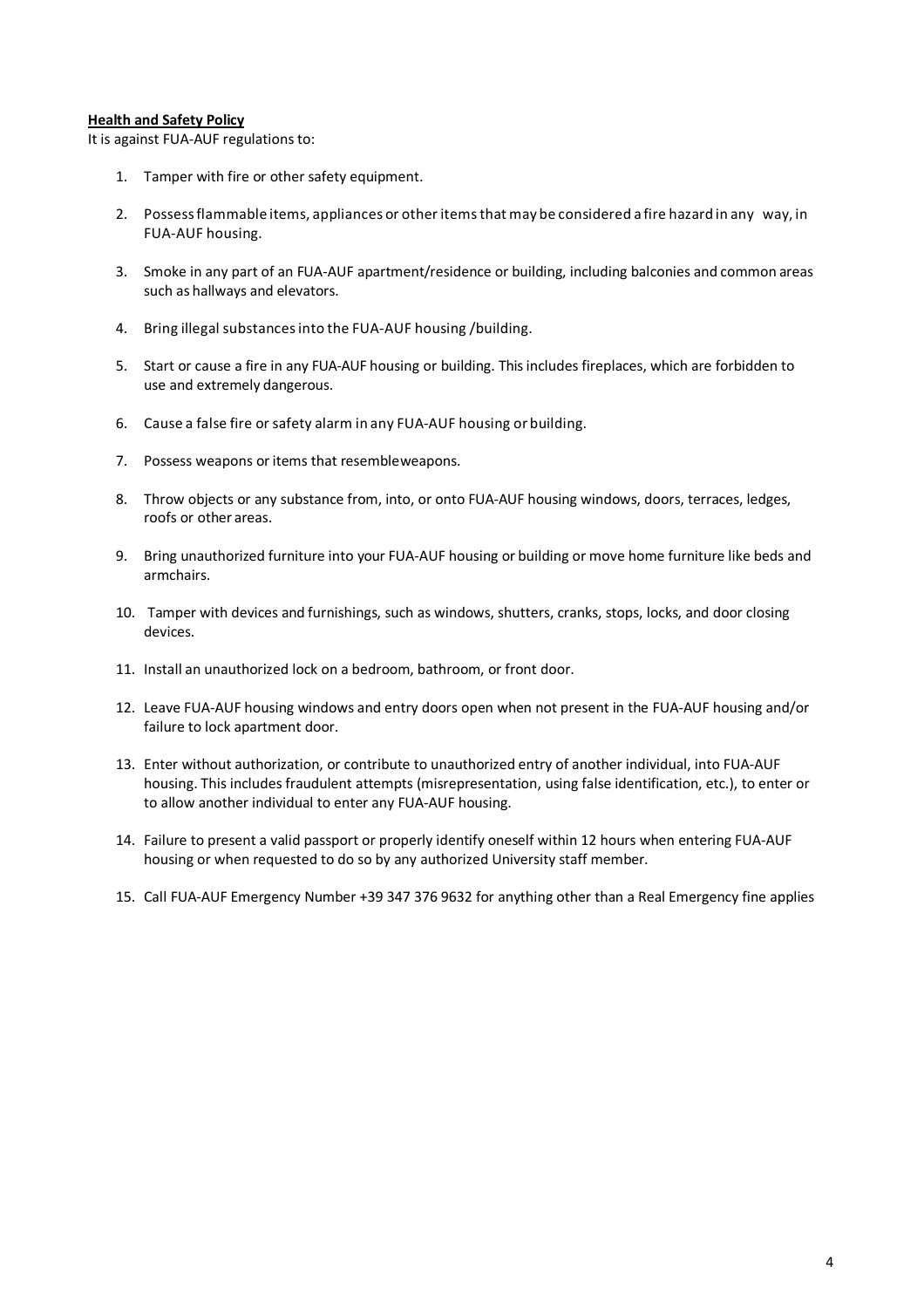### **Health and Safety Inspections**

FUA-AUF expects a certain level of cleanliness and a certain level of safety standards to be maintained in the residence.Itistheresponsibilityofallresidentstomaintainacleanandhealthylivingenvironment.Toensure that this standard is met, the FUA-AUF resident assistant in cooperation with FUA-AUF SLD staff will conduct: Regular "walk-throughs" to make sure the common areas are kept in a safe and sanitarycondition:

- Daily inspections of the common areas (including common bathrooms)
- Biweekly (every two weeks) inspections ofrooms and in-room bathrooms
- Monthly in-depth inspections of rooms (including bathrooms, wardrobe spaces, beds, desks, etc.)

If a problem is noted in the room/common area, residents will be given a verbal/written request to rectify the situation by a specific date. At that time, the room/ common area will be re-inspected. Failure to correct a documented problem may result in sanctions or removal from FUA-AUF housing.

Excessive damage or a problem that produces an unsafe/unhealthy living condition may result in, but not limited to, housing probation, professional cleaning charges or the loss of FUA-AUF housing privileges.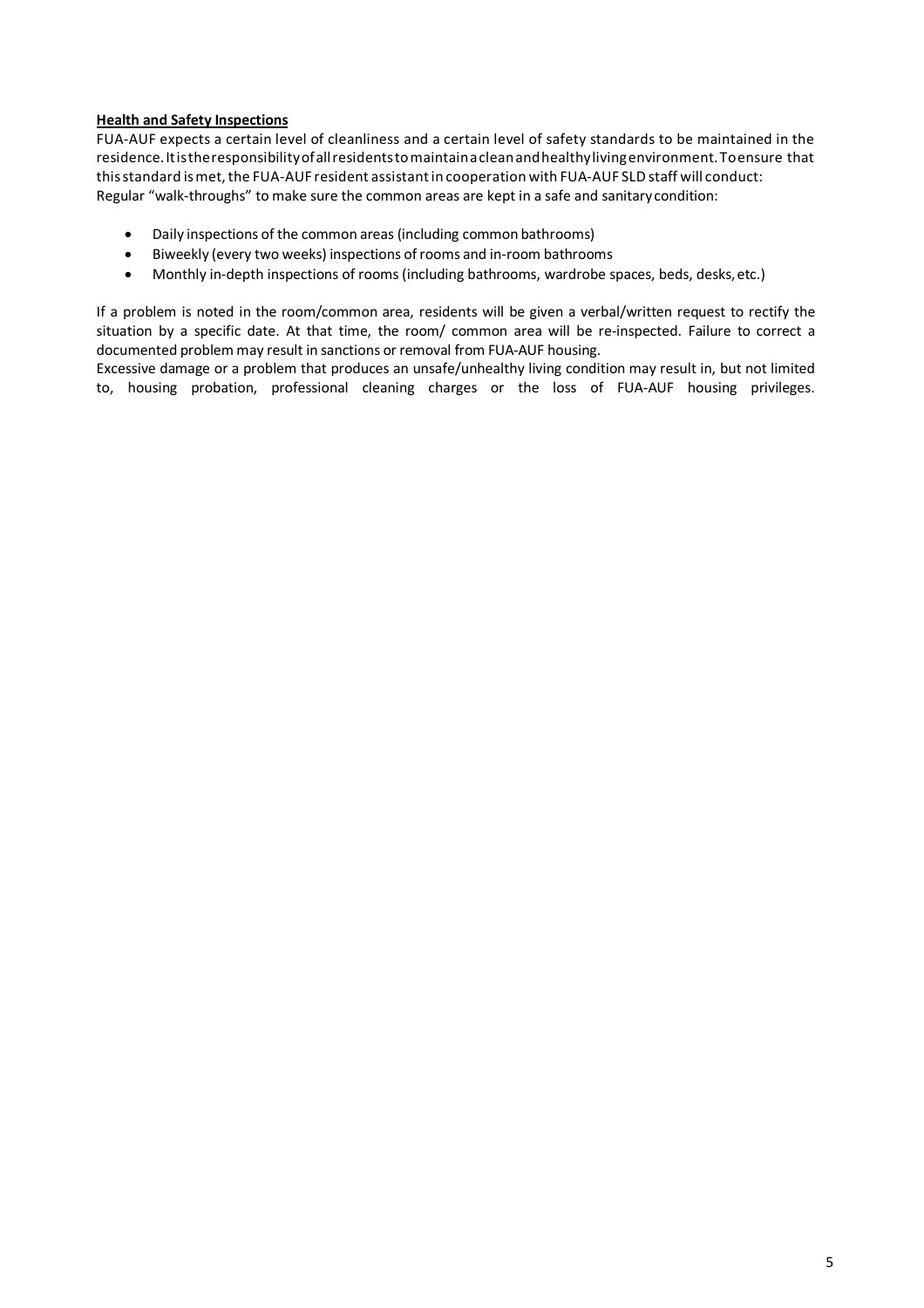### **Fire Safety Policies**

Fire safety equipment is installed on each floor of the building for the protection of the residents. This equipment is for emergency use only and the misuse of such equipment may result in the lack of protection in the event of an actual emergency.

FUA-AUFwilltake very strong actionagainststudentsfound inviolationof anyfiresafetypolicy. Individualstudents found engaged in such behavior will be subject to severe disciplinary action up to and including expulsion from the FUA-AUF housing, and/or monetary fines.

If the particular individuals involved in damage to fire safety equipment cannot be identified, all tenants of the residence will be subject to the monetary charges on a pro-rated basis.

Building Fire Alarm Activation:

- First time violation: Euro100
- Second time violation: Euro300
- Third time violation: Euro500

If the Fire department visits the residence following the emergency alarm activation, additional fees might apply.

Failure to Evacuate:

- First time violation: Euro 200
- Second time violation: Euro 300
- Third time violation: Euro 500

#### Smoking in the Residence

Smoking and the use of electronic smoking devices (vaping) is prohibited within the residence and any of the FUA-AUF buildings. Regardless of alarm activation, if it is determined that smoking has occurred inside the residence and adjacent areas, all residents may be subject to the following sanctions:

First Violation

- Residence Probation Duration based on severity of the incident and resident's judicial history
- Fine: Euro100.00
- Educational sanction/referral
- Possible referral to the SLD Office

These are the minimal recommended sanctions for violations. Depending on the severity of the incident, students may also be suspended or removed from the residence and/or referred to the Dean of Students for additional sanctions outlined in the FUA-AUF's Code of Conduct Regulations.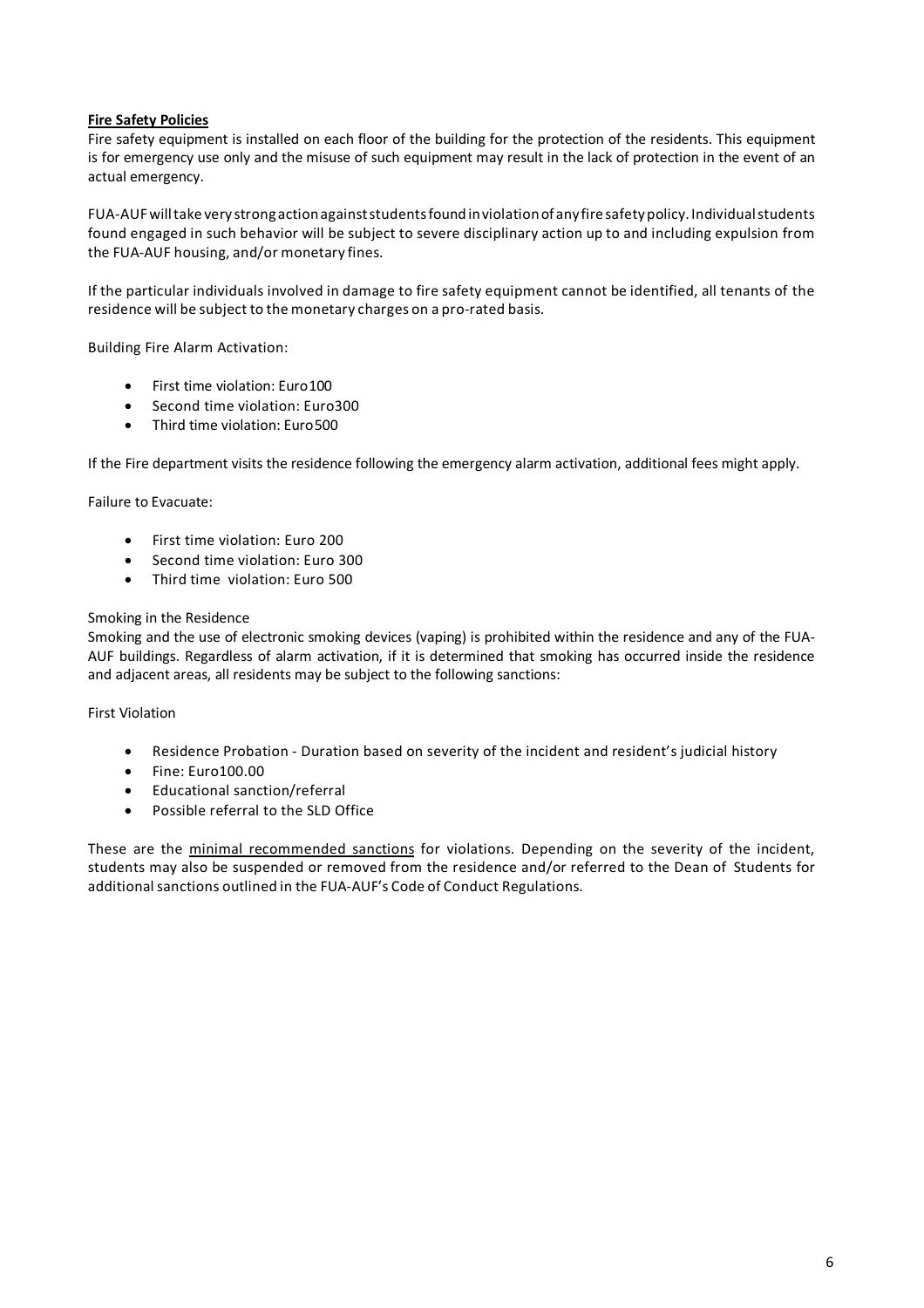## **Keys and IDs**

Residents will be given a set of keys that will provide access to the residence and their room. It isthe resident's responsibility to carry their key and FUA-AUF ID Card at all times and present FUA-AUF ID.

Residents must report lost/stolen keys to the Resident Assistant and SLD office immediately. If necessary, a locksmith will change the locks on the door within a reasonable timeframe of the residentreporting the key lost orstolen. Please refer to specificsin this documentforlost ormisplaced keys and associated fees.

### **Lockouts**

Loss of Keys will result in a EUR 100 administrative fee\*, plus the actual cost of the replacement key.

Replacing Locks: In the case of a lock-out or any other situation that you have caused to require the use of a locksmith (such as inserting objects into doors, breaking doors or locks), you will be charged a) the full cost of the locksmith (this can be very expensive if we need to replace a lock), plus b) all costs of replacement items (locks,doors, keys).AsFlorentinelocksmithsarenotoriouslyexpensive,pleasedonotcalloneonyour own.

After Hours Lock-outs: For lock-out calls that come in after working hours, students will be charged a EUR 200 administrative fee\* to open/un-lock doors plus any costs incurred for opening their door (locksmith and all related costs). Payment must be made within two working days(48 hours).

Key Return at Check-out: If you do not return your key at check-out the penalty is 100 euro plusthe costs of the replacement key\* (and if applicable the electronic key).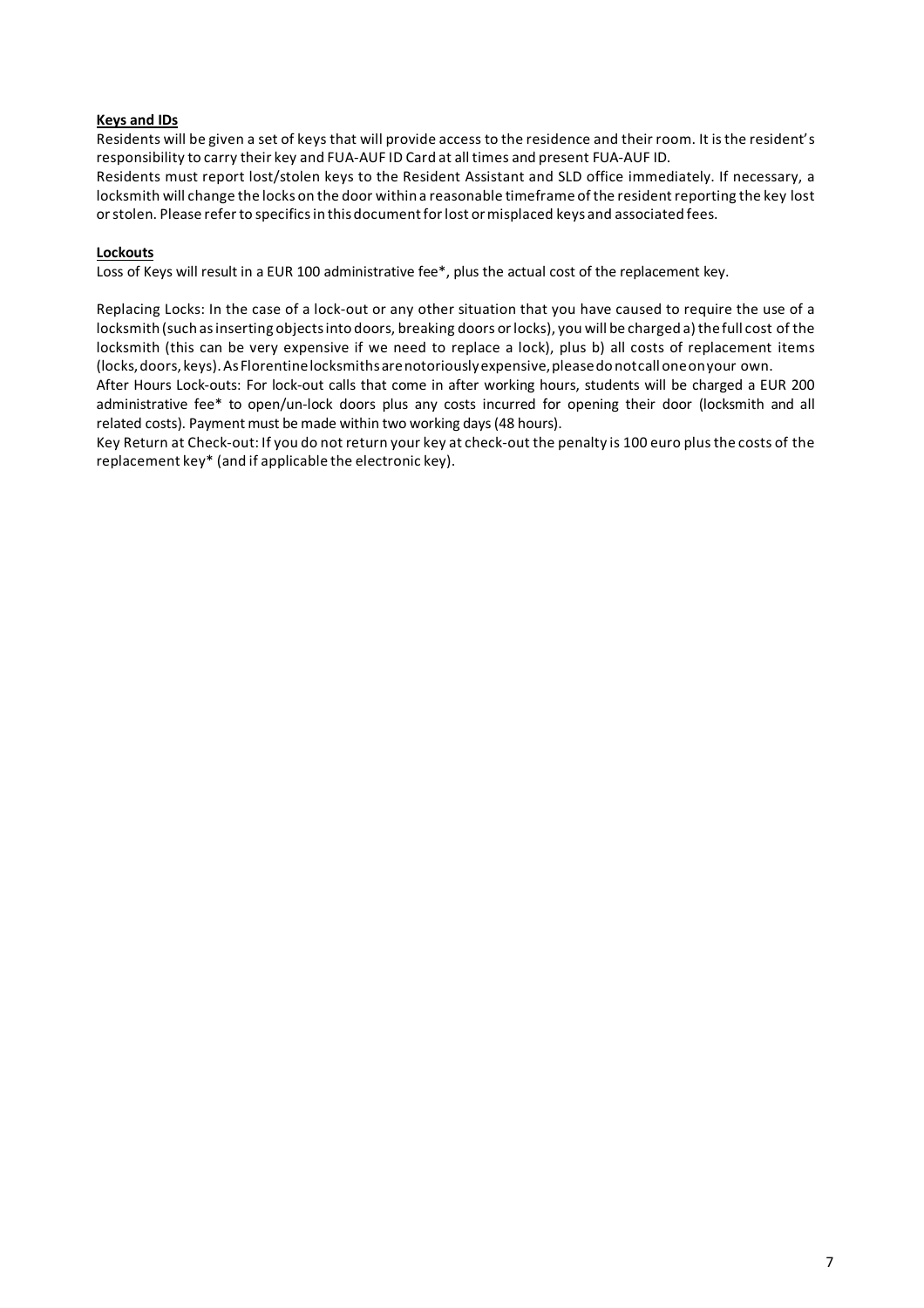### **Lounge & Common Spaces Policy**

Lounges and Common Spaces are provided for the use of the residents and their escorted guests. Residents are responsible for keeping all areas neat and presentable. It is a violation of FUA-AUF Housing policy to remove furniture or other provided equipment from building common areas. Lounge furnishings must remain in their designated areas. If lounge furniture is missing and attempts to locate it fail, the SLD office reserves the option to do a residence room search. Students who are found in possession of public area furniture will be subject to FUA-AUF disciplinary action. Any lounge furniture not accounted for will be assessed as a group billing.

### **Damages**

Students are responsible for any damages in their residence/room. In case the responsible party is not identified, all residence room residents will be charged in equal amounts for the total damage. BE SURE YOU CAREFULLY FILL OUT THE HOUSING DAMAGE REPORT FORM UPON YOUR ARRIVAL, indicating any damages you see. This form can be found in your personal area on MyFUA. Always immediately notify the FUA-AUF office of damages that occurs during your stay.

#### **Utilities**

Act in a responsible manner with regard to the use of water, electricity and gas in the residence/room. Unreasonable utilities bills may result in additional cost to the residents of an apartment. Students are provided a utilities allowance of 50 euro per student, per month, which is generally adequate for normal living conditions. Utilities in Italyare VERY EXPENSIVE, and 50 euro presumes you will use electricity, hot water and gas MUCH MORE SPARINGLY than you would normally in your home country. Residence meters will be read after one month for information purposes. Students will be responsible for utility charges (divided equally amongst apartment occupants) for charges exceeding 50 euro / month / student. TURN OFF ALL LIGHTS WHEN LEAVING YOURAPARTMENT.

Tenant configuration in the residence: FUA-AUF reserves the right, for necessary maintenance, interpersonal relations or other reasons, to change the tenant configuration of the residence during the course of the academic year. Students may be assigned to bedrooms with empty attending shorter sessions. Students cannot occupy the extra bed for any reasons.

\*Please note that the final cost is subject to change.

#### **FUA-AUF computers in the common areas**

StudentsmayaccessFUA-AUFownedcomputerterminalslocatedinthecommonareas. Studentsmusttakecare nottodamagetheterminalsandtousethemresponsibly. Studentsmaybeheldresponsibleforanydamage.

#### **Late Payments**

Failure to make payments may result in administrative action by FUA-AUF, which may include legal collections procedures, and/orthe delayed release of academic records, or othersanctions.

#### **Community Standards Policy**

The following behavior is in violation of FUA-AUF'S Code of Conduct:

- Disorderly, disruptive, or aggressive behavior that interferes with the general comfort, safety, security, health and/or welfare of the FUA-AUF community.
- Behaving in a way that causes annoyance to neighbors. Particularly, due to the Italian law, a noisy behavior is absolutely to be avoided during the day from 2:00pm to 4:00pm and at night starting at 11:00pm. As noise in many apartments can be heard clearly in adjacent apartments above and below, students are specifically cautioned against slamming doors, and wearing high-heel and other hardsoled shoes while athome.
- Hanging, displaying orleaving personal itemssuch as clothes orfood items outside ofthe residence, on balconies, or any other place that may be visually disturbing to your neighbors.
- Use of illegal drugs and/or excessive use of alcohol.
- Harassment or abusive behavior toward another individual or group by any means (including electronic), for any reason.
- Physical violence (actual or threatened) against any individual or group.
- Engaging in, or threatening to engage in, any other behavior that endangers the health or safety of another person, group oroneself.
- Vandalism or damage to personal or apartment property.
- Theft or unauthorized use or possession of personal or FUA-AUF property.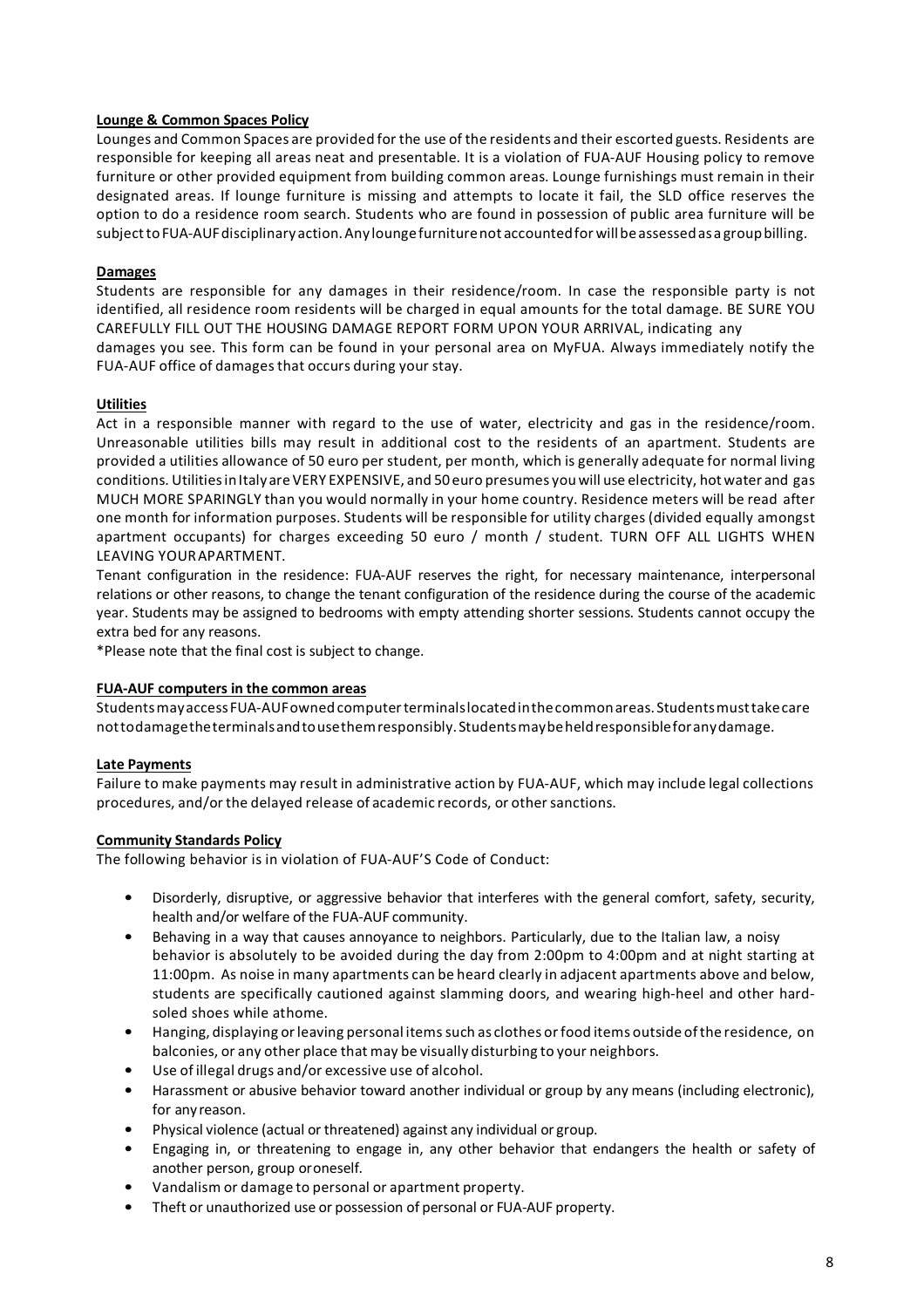- Excessive noise as defined by Florence city ordinances or the FUA-AUF noise policy.
- Failure tomaintain acceptablestandards of personalhygiene orroom/common areas cleanlinessto the extent that such failure interferes with the general comfort, safety, security, health or welfare of a member or members of the FUA-AUF community.
- Keeping or caring for pets or animalsin FUA-AUF housing.
- Unauthorized solicitation, recruitment for membership, subscription, polling, posting, canvassing or commercial sale of products, services or tickets in FUA-AUF housing.
- Smoking in any part of the FUA-AUF housing or building.
- Conducting any business for profit in FUA-AUF housing.
- Exhibiting or affixing any unauthorized sign, advertisement, notice or other lettering, flags or banners, that are inscribed, painted or affixed to any part of the outside of a building or the inside of a building.
- Attaching or hanging any projections (including television dishes or antennas, awnings, etc.) to the outside walls or windows of FUA-AUFhousing.
- Gambling in FUA-AUFhousing.
- Using internet connectivity in an illegal manner. (Downloading and/or torrenting protected, copy written material in Italy is a criminal offense; your internet provider may terminate your apartment's internet service as a result of such behavior. We will not be able to restart this service in the event of such an occurrence, thusaffecting the abilityof youandyour apartment-matestoaccesstheinternet.)

## **Cleanliness and Hygiene Policy**

All FUA-AUF apartments have been cleaned and checked before your move-in. If there are any inadequacies you must inform us within 48 hours of check-in using the provided forms. You are responsible for keeping your room and common areas hygienic and clean during the term.

- Do not leave any kind of garbage or food inside or outside the apartment/room/residence. Garbage mustbecollectedand bagsmustregularlybethrown into thegarbage collectionbins, usually located on every street.
- FUA-AUF will inspect your room for cleanliness, as well as to ensure that excess electricity is not being consumed. If we determine your room is being maintained in a non-hygienic or substandard manner, FUA-AUF may opt to a) warn the residents or b) provide cleaning at its own initiative (for which it will bill the students the cost of cleaning and an administrative fee/fine).
- Specifically, be sure todisposeof allfoodintheresidence andclean your oven and stove(and stove- top) after use. Leaving the ovenand stove dirty willruinthemand youwillreceive a fine and/orlose a portion or even all of your security deposit.
- The space is sanitized and certified bed bugs free from a professional bed bugs control service before your check-in. If students find bed bugs in their room more than ONE WEEK after their arrival, they will be held responsible for any fumigation / extermination fees (beginning at 300 – 400 euros per student). FUA-AUF inspects every apartment and makes certain they are free of bedbugs before your arrival. Therefore, if bedbugs are found in the apartment after ONE WEEK of check-in, it is because students have brought them into the apartment. For a list of tips on how to avoid bedbugs, please consult with our student services team.
- For safety, sanitary, and aesthetic purposes, each resident is responsible for the cleanliness of their room and commonspaces:
	- Floor is to be clean as well as free of clutter.
	- Clothes are to be stored neatly in closets and drawers.
	- Room is to be clean and free of clutter.
	- Trash is not to be overflowing.
	- No food should be left in open containers.
	- No dirty dishes should be present.
	- Shared bathrooms are to be clean and free of clutter.

Any cleanliness violations will be noted by the staff and are to be corrected within 24 hours. Failure to correct the violationsmay resultin referral to Student Life for disciplinary action.

## **Laundry**

Laundry facilitiesarelocatedinthebasementoftheFUA-AUFresidence. Studentsareallocatedonecoinperweek for the washing machine only. Additional coins, including coins for the dryers, may be purchased at the front desk at the price of euro 2 per coin.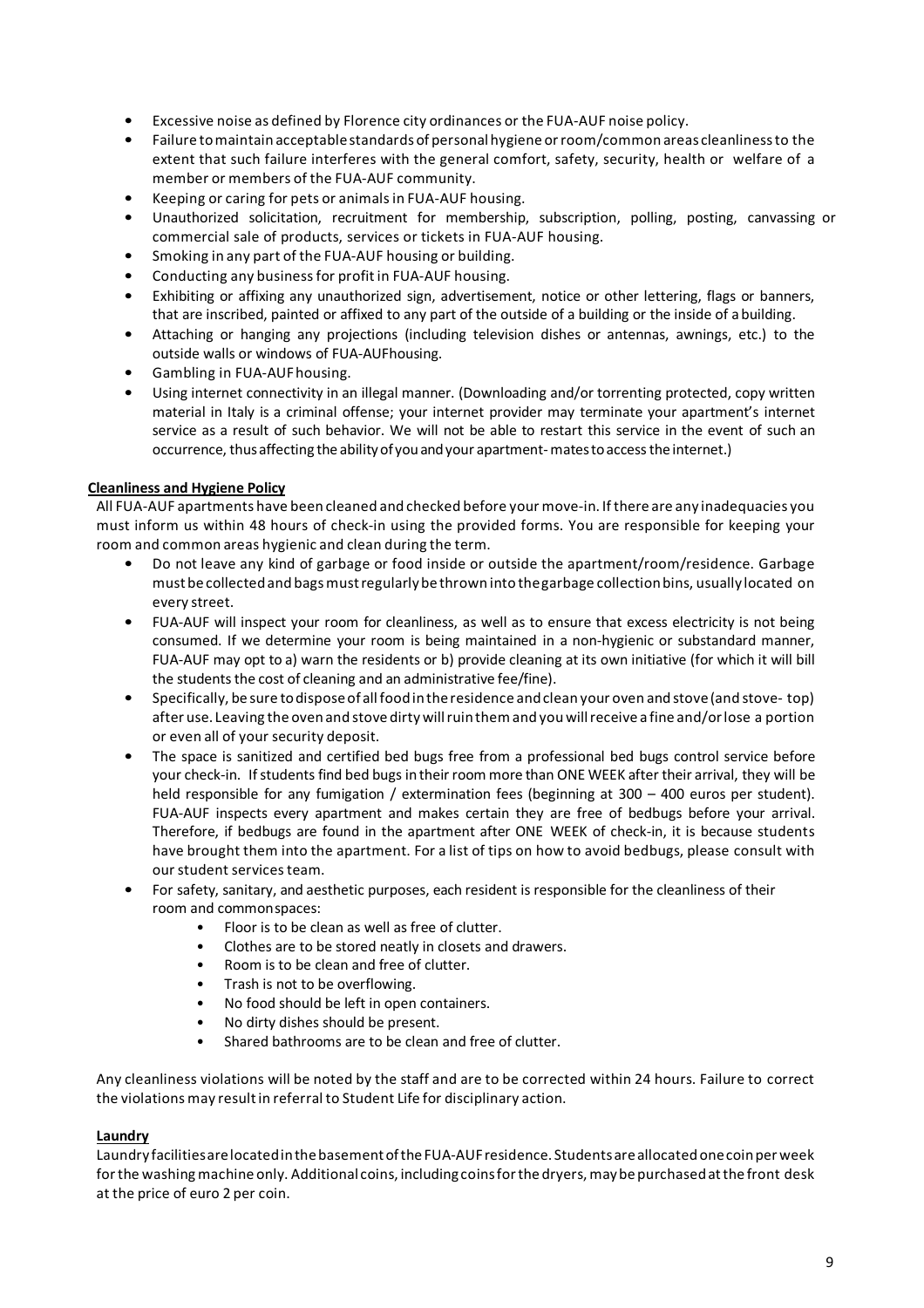#### **Room Entry**

The FUA-AUF SLD and housing office reserves the right to authorize personnel to enter into any area of the residence in the absence of the resident. The authorized personnel include, but are not limited to: professional members of the SLD and housing office, repair/maintenance/cleaning personnel. Housing and Residence staff will inspect rooms during semester breaks and other times designated by the Dean of Students. If it is believed that an immediate danger exists in a bedroom or common space, the SLD and housing office will access the room immediately. The same procedure is prescribed if the danger involves assault or other acts constituting possible jeopardy to persons or property.

Staff may also enter into a resident'sroom to eliminate disruptive noise from electronic equipment which may violate an individual's right to sleep or study. This includes, but is not limited to, unattended stereos, televisions and alarmclocks.

Police officers and Public Safety can enter into a resident's room for purposes of investigation. This includes, but is not necessarily limited to, officers in possession of a valid search/arrest warrant, hot pursuit, a safety emergency, or when a police officer/security officer has probable cause to believe a felony, misdemeanor, or any other illegal activity is being or has been committed by the individual therein.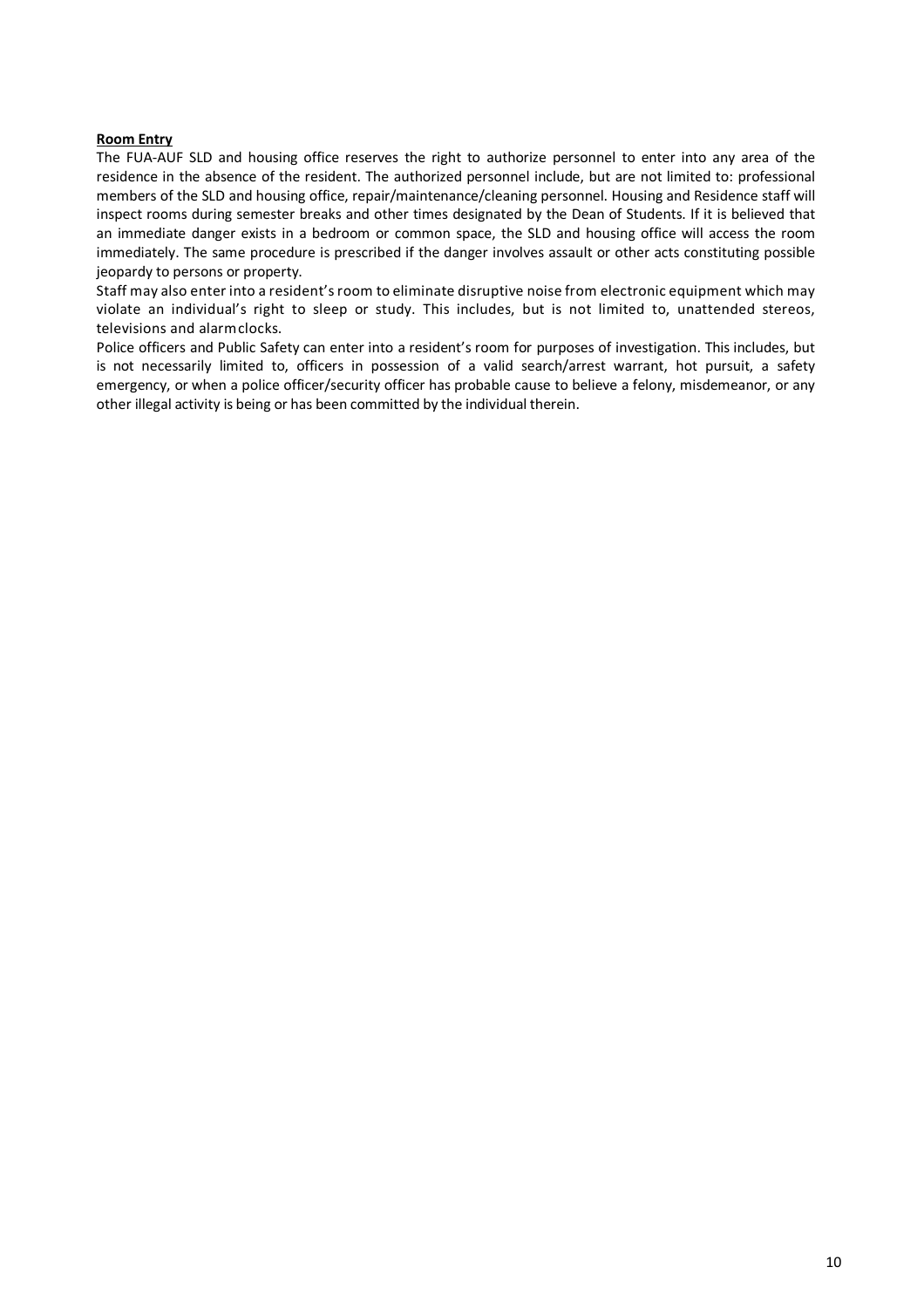### **Maintenance Policy**

FUA-AUF provides maintenance service for your apartment/residence and is responsible for repairing the things that go wrong. If your apartment/room requires repairs, we'll fix them as soon as possible. However, you're responsible for a number of items. Here's a list of things that we're not responsible for (and that you'll need to do on your own):

- Purchasing garbage bags and other routine cleaning supplies.
- Removing garbage bags and spoiled food on a regular basis.
- Cleaning your dirty pots, pans and dishes.
- Keeping your apartment/room/residence clean and tidy.
- Purchasing toilet paper, cleaning products, and other personal items.
- Airing your room and common spaces frequently, while you are at home.
- Clearing your kitchenand drains and preventingblockage/back-up(wedo nothavegarbage disposalsin Italy).
- Monitoring what goes down your toilets, never disposing of anything other than toilet paper.
- Replace light bulbs

In order to report a standard maintenance item, YOU MUST go to the troubleshooting form in your MyFUA account. We review all maintenance requests daily during our office hours, and we'll respond within 48 working hours of our receiving yours. We can generally take care of most maintenance issues within one or two workingdays. Remember,though,that you'reliving ina countrywhereCustomer Servicedoesnotmean 24-hour availability of repair people. Nonetheless, we'll keep you informed as to the progress we're making.

NOTE: We are notresponsible for maintenance reportsthat do not come through our online requestform. You are not required to be in the apartment during maintenance work/visits. The agencies maintain keys to all apartments. FUA-AUF reserves the right to enter any apartment with or without notice (for serious/emergency issues), though we do attempt to set-up visits and repairs with adequate notice.

Contacting us and Emergencies: You can contact FUA-AUF 24 hours a day via our troubleshooting form.

Ifyouhaveanemergencyduringofficehours8:30am–8:30pmpleasecontactourofficeat+39055 244664. If you have an emergency outside of office hours please contact our ER number +39 347 376 9632. Keep in mind that we work Mon-Thu 8:30am – 8:30pm and Friday 8:30am – 6:00pm, we will not respond to email or outside of thesetimes.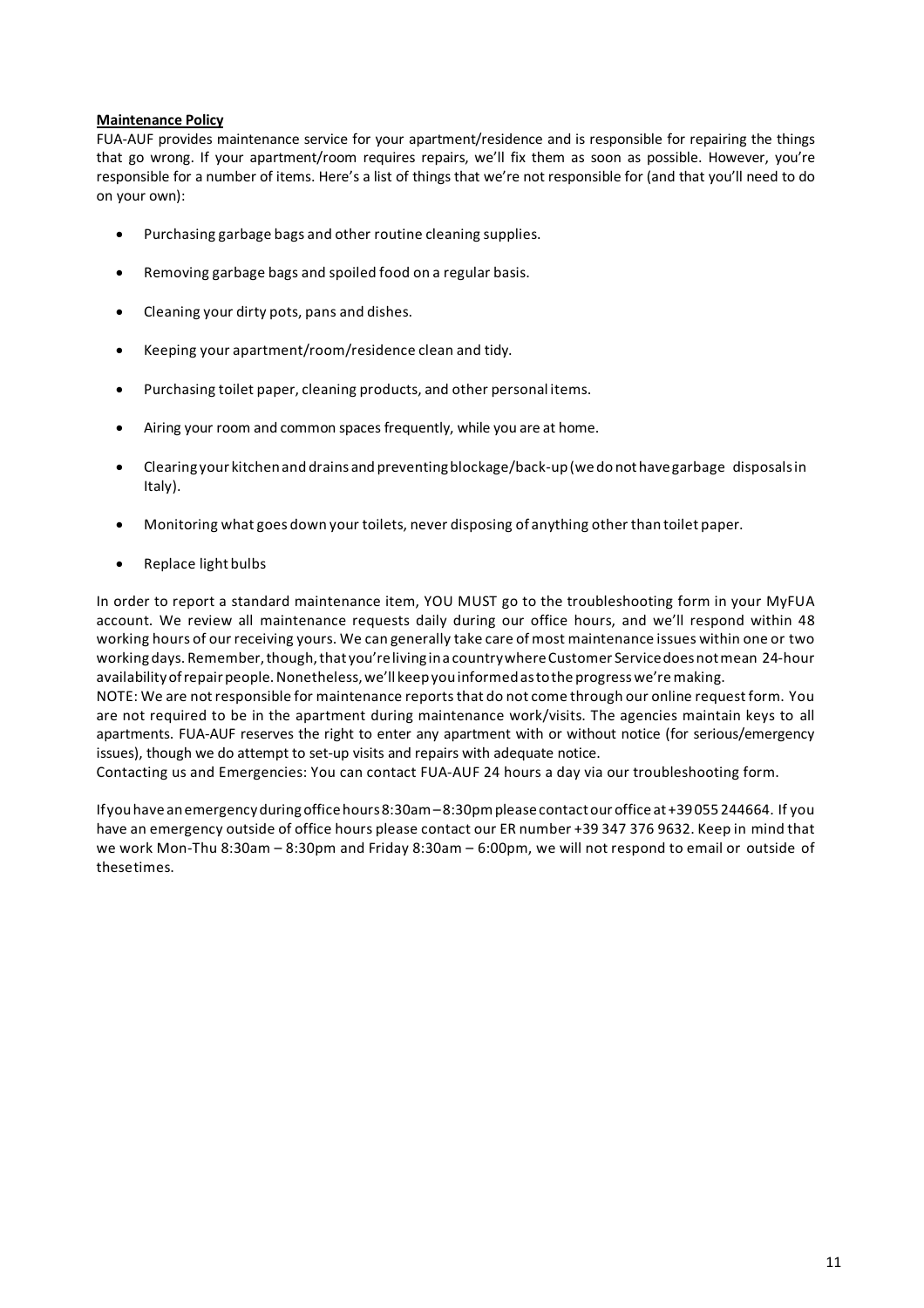## **Emergencies**

We are available 24 hours a day for "Real Emergencies". "Real Emergencies" are: Fire, Flood, Gas Leak, Break-in (or any time that the police are in your apartment). If you have a "Real Emergency," TAKE THE FOLLOWING STEPS:

- Call the police, fire department or other relevant authority (DO THIS FIRST) by dialing 113 from Italian phone for the police or 115 for the fire department.
- Call YOUR PROGRAM Emergency Number: +39 347 376 9632

PLEASE NOTE: If you are calling and it is NOT a "Real Emergency" (see above), we will treat it as an INFRACTION OF THESE REGULATIONS that will be subject to disciplinary action.

## **Guest/Visitor Policies**

The right of a student to live in reasonable privacy takes precedence over the privilege of his or her roommate or residence mates to entertain a guest in their room or common spaces. A guest is any individual who is present in FUA-AUF housing at the invitation of a resident. This definition includes FUA-AUF students, family, and friends.

No guests are allowed overnight or after 8:30PM. Hosting or attempting to host overnight guestsis a violation of Italian anti-terrorism laws, as well as FUA-AUF housing rules. We are happy to provide recommendations for inexpensive nearby hotels and/or hostels for visiting friends and family members. Guests that are disruptive or involved in a policy violation of any kind may be asked to leave the residence immediately and may be banned fromreturning.

All residents are requested to be aware of unescorted guests on the floor and to report their presence to the RA or the. You are responsible, along with the staff, for maintaining a safe living environment. Please Note:

- 1. The host is responsible for ensuring that the guest(s) follows FUA-AUF rules and regulations. The host assumes the consequences for the violations committed by the guest(s).
- 2. The guest must be escorted by the resident at all times.

## **Storage of personal belongings**

In entryway bathrooms, personal belongings are to be left only in the designated storage units or on installed shelves. Such belongings may not block the emergency exit doors connected to other rooms. Students are responsible for cleaning their own bathrooms and for requesting necessary repairs or othermaintenance.

## **Quiet Hours & Courtesy Hours**

Residents are members of a community and are expected to act responsibly and not to interfere with the rights, comfort, or safety of their roommates and residence mates. Excessive noise and disorderly behavior will not be tolerated. Courtesy hours are in effect 24-hours a day.

In addition to courtesy hours, specific quiet hours are as follows:

- 10:00 p.m. to 9:00 a.m. on Sunday through Thursday
- 11:00 p.m. to 9:00 a.m. on Friday and Saturday During quiet hours, residents are requested to refrain from congregating in the hallway or HUB areas; loud talking or laughing, pounding, running; playing loud music, radios, television, or musical instruments. Quiet hours pertain to the interior and surrounding areas of the residence including, but not limited to, the HUB area and the areas immediately surrounding all residence. During midterm and final exams weeks, quiet hours will be 24-hours a day.

#### **Room Change Policy and Procedures**

Residents may not change rooms without the prior approval of the Office of SLD and Housing. Residents requesting room changes may contact the RA who will submit the request to the SLD and Housing office. The SLD and Housing office will evaluate the request/s and might request more information on the reason for the request/s.

Any student changing rooms without the written approval of the SLD and Housing office may be subject to FUA-AUF disciplinary action and disapproval of any subsequent requests to change rooms.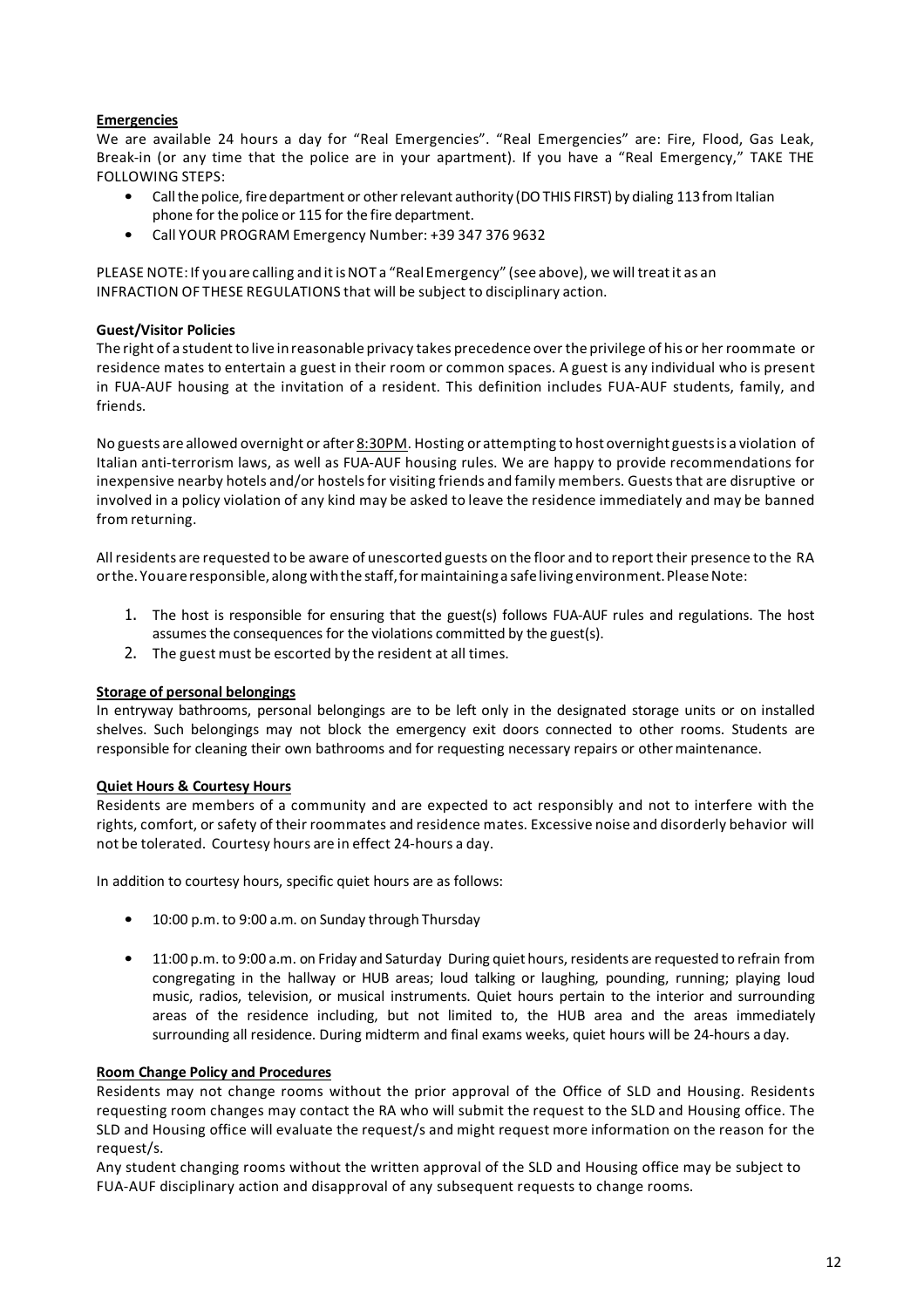- FUA-AUF reservestherightto consolidate those studentswho are in aroomthatis currently housing lessthan the capacity of saidroom.
- FUA-AUFreservestherighttomakeadministrative roomchanges which arebelieved tobeinthe best interests of those involved andFUA-AUF.
- When problems with roommates occur, students are encouraged to make an effort to resolve their conflicts.

Upon approval, rooms must be inspected by the SLD and Housing office prior to the move. Residents who are changing rooms are responsible for making arrangements to be properly checked out of his/her room, including room inspection by the SLD and Housing office. NO ROOM CHANGE MAY BE INSTITUTED WITHOUT FOLLOWING PROPER PROCEDURESOR WITHOUT THE RESIDENT ASSISTANT'S APPROVAL.

# **Mandatory Residence Meetings**

During the semester, certain residence meetings will be designated as "mandatory" by the Housing and SLD office. Residents must attend mandatory residence meetings with their Resident Assistant and/or SLD Office staff. Failure to attend these meetings could result in missing out on valuable information and it will be the responsibility of the resident to get the information. Residents will be held accountable for any information disseminated. Many meetings are not mandatory; however, itis highly recommended that residents attend all meetings so that they are aware of all information that is being provided for their benefit.

## **Room Decorating**

Residents may not damage any surfaces of furniture when decorating their room. The room and furnishings may not be painted or permanently altered in any way. Nails and hooks are prohibited in the residence space. If the room or furnishings are damaged in any way, the resident will be billed and may be subject to student conduct action. Residents MUST use exclusively the board present in their bedrooms

## **Smoking**

Smoking is prohibited in the FUA-AUF residence. This includes the following but not limited to cigarettes, cigars, electric cigarettes, aromatic cigarettes, herbal cigars, hookahs and burning incense.

## **Solicitation**

Solicitation and sales of any service or product in a is prohibited. Commercial sales will not be allowed from individual resident rooms or other areas within the FUA-AUF residence. Residents may not use FUA-AUF residence rooms as a place of business or for the purposes of solicitation or for any purpose other than as a residence. Advertisement, sale or solicitation of alcoholic beverages is not allowed in the residence.

## **Penalties for Housing Policy Violations**

Should any student violate any of the housing policies established by FUA-AUF, the student will be notified via their email account of the violation and a procedure will ensue to warn and/or sanction the student. If a student violates any ofthe aforementioned rules and regulationsthe following penalties will apply:

• Should this violation fall under the jurisdiction of maintenance of the residence/room, its furniture, or other physical object related to the rental of the apartment, the violation will be handled by the FUA-AUF Administrative Staff and may result is a warning and/or a FINE (see fine table page 17).

| <b>VIOLATION DURING TERM</b>                                                                                                                                   | <b>FINE: LEVIED DURING TERM</b>                                |
|----------------------------------------------------------------------------------------------------------------------------------------------------------------|----------------------------------------------------------------|
| Repeated warnings from building personnel of hanging<br>items from windows/balconies or placing/leaving items in<br>hallways (trash, shoes or any other item). | € 100 (per apartment per offense)                              |
| Trash not thrown out daily (accumulation of trash).                                                                                                            | € 100 (per apartment per offense)                              |
| Placing living room and bedroom furniture, mattresses,<br>sofa cushions etc. on balconies or in hallways or outside.                                           | € 100 (per apartment per offense)                              |
| Modifying or tampering with routers, internet or<br>telephone outlets and/or modems.                                                                           | $\epsilon$ 100 (per apartment, plus any costs incurred)        |
| Clogging plumbing - toilets, drains or sinks with food<br>items or items that do not belong in pipes or plumbing.                                              | € 100 (per apartment, plus any costs incurred,<br>per offense) |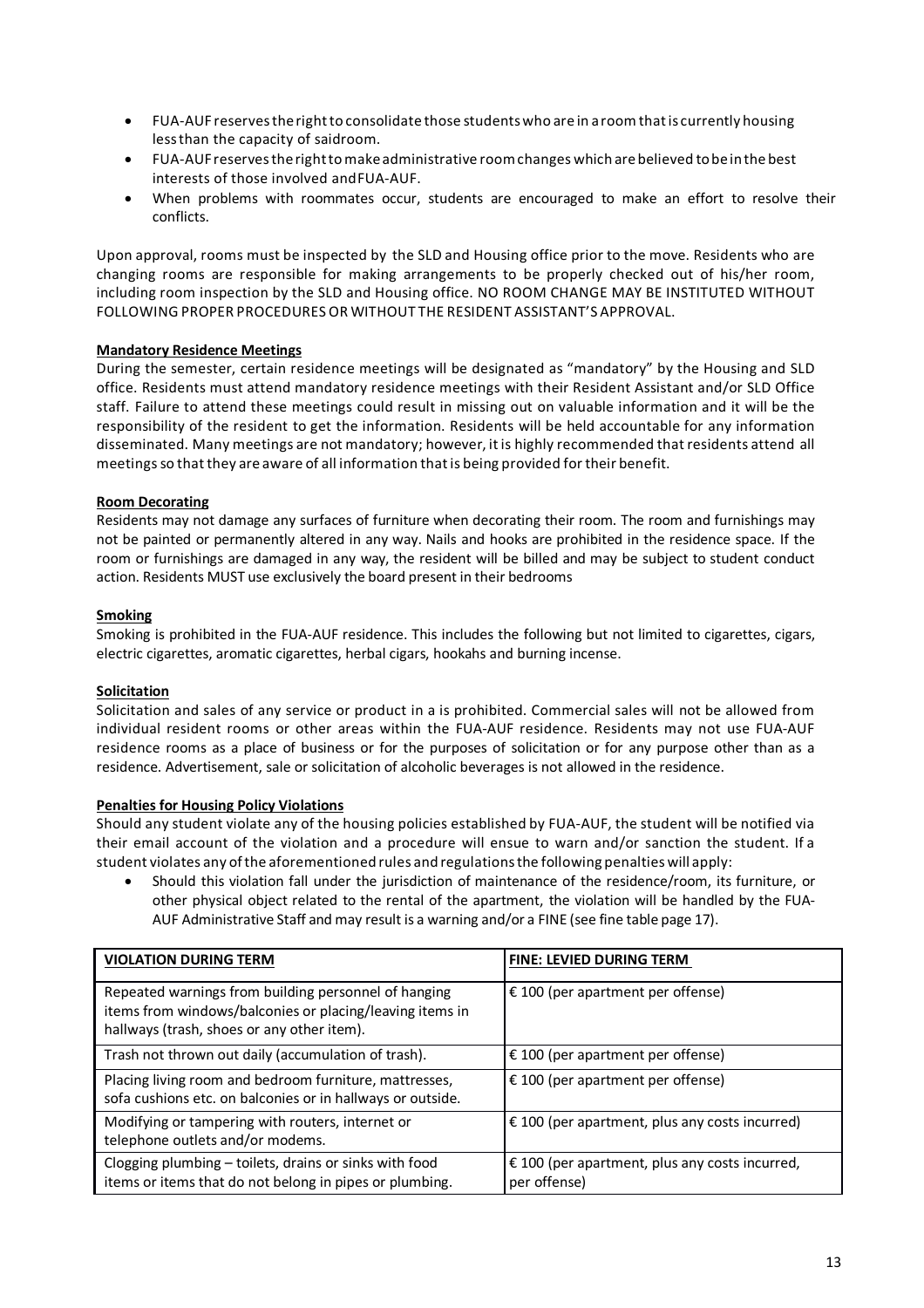| Non-hygienic/substandard apartment condition: If FUA-AUF<br>determines, after first warning/first imposed cleaning, an<br>apartment is continuing to be being maintained in a non-<br>hygienic or substandard manner.                                                                                                                                                                           | € 50 (per person, per apartment, plus the cost of<br>cleaning and administration)                                  |
|-------------------------------------------------------------------------------------------------------------------------------------------------------------------------------------------------------------------------------------------------------------------------------------------------------------------------------------------------------------------------------------------------|--------------------------------------------------------------------------------------------------------------------|
| Loss of a key(s) during the session.                                                                                                                                                                                                                                                                                                                                                            | € 100 (per person, plus costs of replacement).<br>After-hours lockout will incur an additional €100<br>euro charge |
| <b>VIOLATION AT DEPARTURE</b>                                                                                                                                                                                                                                                                                                                                                                   | FINE: LEVIED AFTER CHECK-OUT                                                                                       |
| Failure to be out of the apartment by 10 am on the<br>designated check out day.                                                                                                                                                                                                                                                                                                                 | € 100 (per person)                                                                                                 |
| Failure to return key at check-out.                                                                                                                                                                                                                                                                                                                                                             | € 100 (per person, plus costs of replacement)                                                                      |
| Failure to clean oven (excessive grease and crumbs) and stove<br>(stove-top), leaving them<br>dirty with food or liquid.                                                                                                                                                                                                                                                                        | € 100 (per apartment plus any replacement<br>costs incurred if appliance is destroyed)                             |
| Failure to remove tape, nails and other wall attachments.                                                                                                                                                                                                                                                                                                                                       | € 100 (per room plus any replacement and/or<br>repair costs incurred if wall(s) is damaged)                        |
| Failure to take out trash or leaving trash on the street.                                                                                                                                                                                                                                                                                                                                       | € 50 per resident                                                                                                  |
| Failure to wipe down and clean out the refrigerator (throw<br>away all remaining food).                                                                                                                                                                                                                                                                                                         | € 50 per resident                                                                                                  |
| Failure to remove all food (perishable and nonperishable<br>items).                                                                                                                                                                                                                                                                                                                             | € 50 per resident                                                                                                  |
| Failure to wash and put away all dishes.                                                                                                                                                                                                                                                                                                                                                        | € 50 per resident                                                                                                  |
| Failure to clean bathroom (bathtub, shower, and sink).                                                                                                                                                                                                                                                                                                                                          | € 50 per resident                                                                                                  |
| Failure to clear bedroom and common area of all personal<br>items.                                                                                                                                                                                                                                                                                                                              | € 50 per resident                                                                                                  |
| Failure to take off bed linens including the mattress pad,<br>comforter, blankets and pillow) and leave them in a pile on the<br>floor next to the bed.                                                                                                                                                                                                                                         | € 50 per resident                                                                                                  |
| Failure to place all furniture in original position.                                                                                                                                                                                                                                                                                                                                            | € 50 per resident                                                                                                  |
| Failure to leave a sheet of paper with your full name on your<br>mattress so that we know which bed and room were yours.                                                                                                                                                                                                                                                                        | € 50 per resident                                                                                                  |
| Failure to clear all common areas (bathroom, kitchen, living<br>room and any communal closets).                                                                                                                                                                                                                                                                                                 | € 50 per resident                                                                                                  |
| Failure to open all curtains, close all windows tightly (lock<br>windows if possible) turn off all appliances (including air<br>condition), lights, fans, and appliances.                                                                                                                                                                                                                       | € 50 per resident                                                                                                  |
| Failure to close the front door firmly behind you (double check<br>that the apartment door is closed. You will be responsible for<br>any damage/ theft if the door is not properly closed after all<br>residents have left. If upon leaving you have any issues with<br>closing the door, please call at the front desk Corso Tintori<br>0552460916 or email FUA-AUF to notify us immediately). | € 50 per resident                                                                                                  |

- Should the violation fall under the jurisdiction of student conduct and behavior towards other students, violence, harassment, or other such issues, the violation will be handled by the Student Life Office and the Dean of Student Affairs at FUA-AUF. In both cases, Student Affairs personnel at FUA-AUF will inform the other party of the violation and the sanction associated. FUA-AUF's administrative sanction procedure is asfollows:
- For a first violation, an assessment of the violation and solutions will be discussed and documented. A warning may be issued, which can lead to the removal of partial or total housing privileges, FINES, or in extreme cases a permanent eviction. Fines and/or damage repair amounts to apartments must be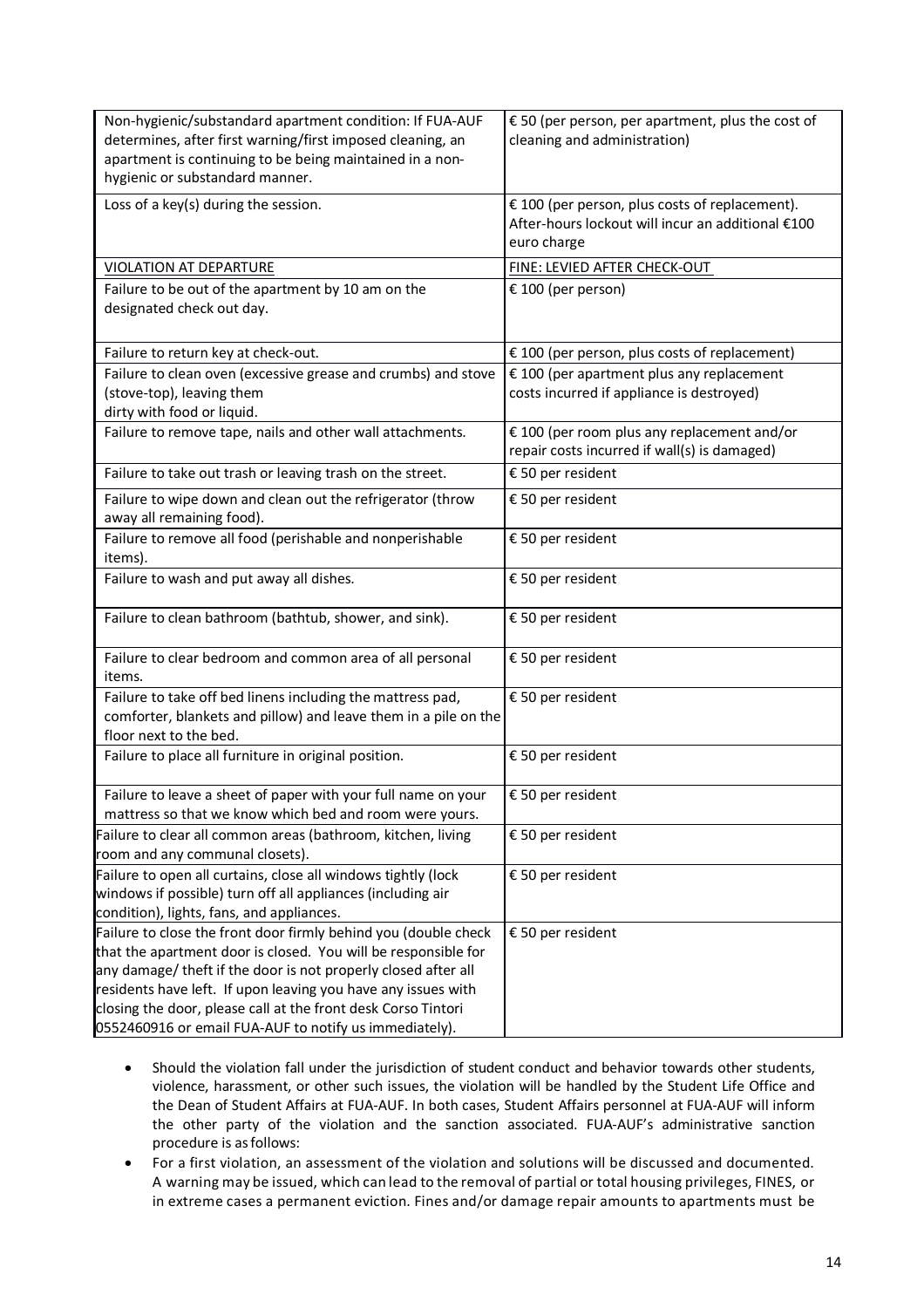paid immediately and according to the fine chart on page 17 of this document.

- In the case of additional violations, student(s) will receive a 2nd warning. The severity of the violation will be discussed and documented. Penalty will be determined by the severity of the violation, up to removal from the apartment without refund of fees. Any damage, repair, or fine must be paid immediately by thoseresponsible.
- A third violation is groundsfor immediate removalfrom FUA-AUF housing. The student(s) will be notified that any additional violations will result in their removal from FUA-AUF housing. Any damage, repair or fine must be paid immediately by those responsible.
- Please note: Physical / verbal abuse is NEVER tolerated in FUA-AUF housing and can lead to FUA-AUF disciplinary action in accordance with FUA-AUF's Code of Conduct. Any such act will result in immediate removal from housing.
- THERE WILL BE NO REFUNDS FOR LOSS OF HOUSING/EVICTION DUE TO VIOLATIONS. The student will be given 48 hours to evacuate their housing. THERE ARE NO EXCEPTIONS. All expenses related to dismissal and/or forfeiture of housing are the sole responsibility of the student.

This table summarizes the FINES associated with FUA-AUF housing violations. Fines are levied either per person or per apartment, during the term or after check-out, as indicated below\*\*

Please note: Students are responsible for payment of all fines and for any housing damages incurred during a term. Feesforfinesordamagesmustbepaiddirectlyatthe StudentLifeOffice within48 hours ofreceiving notice. Unpaid fees will resultin account holds and delay the release of official transcripts.

\*\*The above chart lists some of the most common violations and fees, however, each student is subject to additional fees not listed above upon assessment by FUA-AUF authorized personnel. Please note that the costs are subject tochange.

## **Financial Policies**

All required payments under this agreement are due by the date specified and communicated by FUA-AUF. Students are responsible for understanding these deadlines, and FUA-AUF will not necessarily issue reminders. Failure to make payments may result in combined administrative action by FUA-AUF, which may include legal collections procedures, and/orthe delayed release of academic records, or othersanctions.

All FUA-AUF students are obligated to leave a credit card number as a security deposit for their apartment. FUA-AUF DOES NOT PRE-CHARGE ANY DEPOSIT but will proceed to do so in case of damages and/or other violations per thisdocument.

As noted above, students are responsible for living within their utilities allowance. Unless otherwise agreed, any overages will be divided amongst all apartment residents equally. Please be aware of your use of electricity and gas, and always turn off lights when you leave a room or the apartment.

All damages, including thatto walls, doors, furnishings and equipment, are also the residents'responsibility and will be assessed independently of any fines levied (as shown in the chart on page 17). To the extent

possible we'll assess these damages with you during our checkout. If we are unable to determine which student isresponsible for specific damage, the damage charges will be shared by all apartment(or bedroom, as the case may be) residents, equally. In the event that damages exceed the security deposit, students will be billed for the excess amounts. Unpaid fees will result in account holds and delay the release of official transcripts.

All fine notices, for fines to be levied during the term, will be sent to the individual student via their personal email. Fees must be paid directly atthe Student Life Office within 48 hours ofreceiving the fine notice. For fines levied after check-out, students will receive notice via email and fines will then be charged to the credit card submitted upon check in. Unpaid fees will result in account holds and delay the release of official transcripts.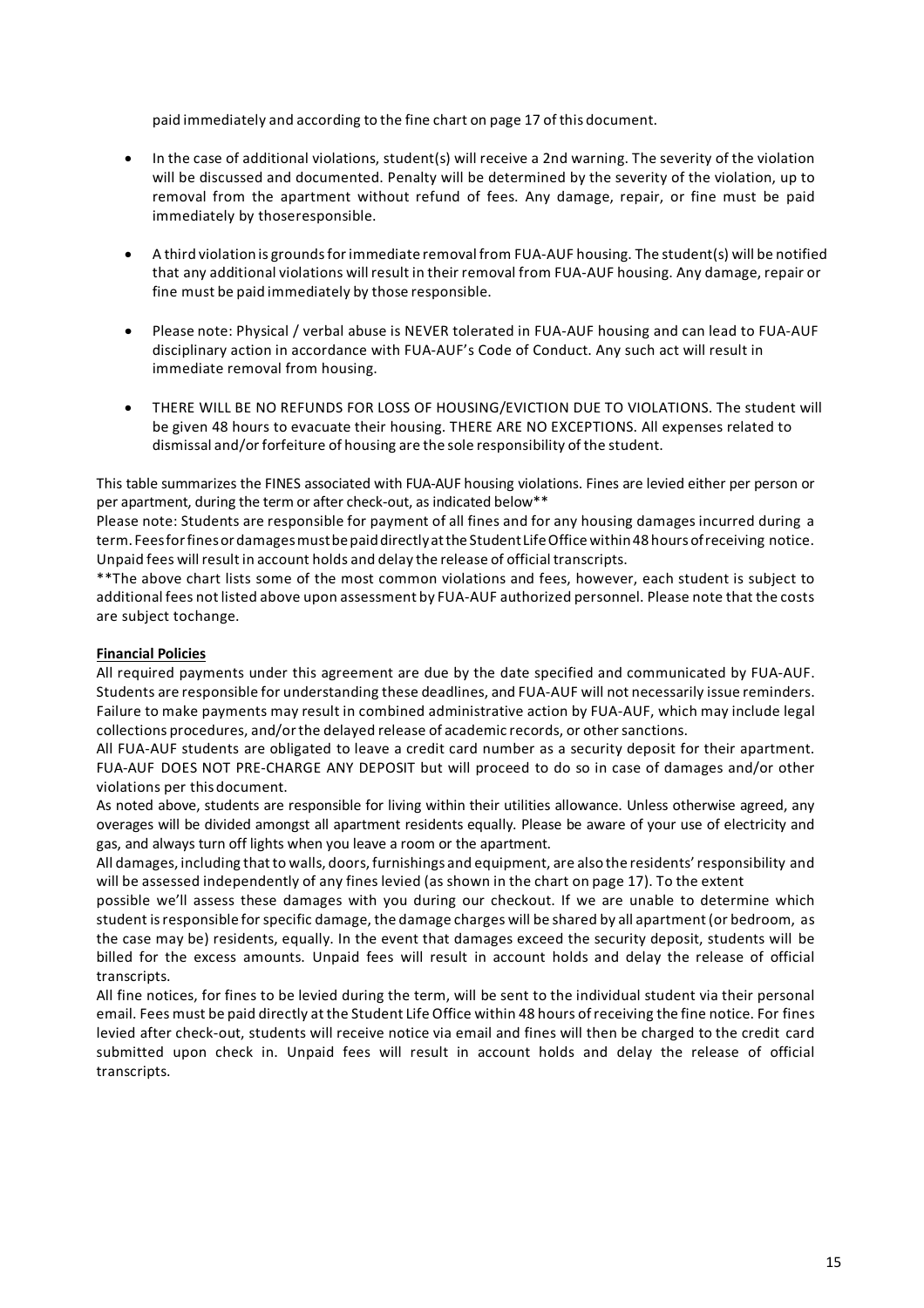### **Check-out Policy**

Your room/residence must be left clean and as you found it. The below measures must be taken before you leave your apartment.

- Clean your room and common spaces prior to departure: remove trash, clean bathroom, kitchen and common areas (if you would like to schedule a pre-departure cleaning please contact us).
- Empty cupboards and refrigerator, clearing of all personal items and food, and remove them from your apartment.
- All sheets and linens should be stripped from beds and left on beds. Towels should be left on beds as well.
- All personal belongings must be removed from the apartment.
- All furniture must be left as youfound it.
- All keys must be left in apartment on your dining room table in an envelope with your name on it, at check out (extra fine for lost keys or failure to return keys will apply; see fine chart on page 17).
- If there are broken items or damages to the apartment, these must be reported to FUA-AUF.

Failure to follow check-out procedures is considered a check-out violation and will result in a fine (as listed in the fine chart on page 17). Check-in / Check-out Check-in and check-out dates can be consulted at the academic calendar:http://fua.it/Utility/academic-calendar-detail.html

Check-out for all students is by 10:00am on the designated check-out date.

| <b>Housing Agreement</b>                                                                                                                                                                                                                                                                                                       |                                                                                                                                 |
|--------------------------------------------------------------------------------------------------------------------------------------------------------------------------------------------------------------------------------------------------------------------------------------------------------------------------------|---------------------------------------------------------------------------------------------------------------------------------|
|                                                                                                                                                                                                                                                                                                                                | , the undersigned,                                                                                                              |
|                                                                                                                                                                                                                                                                                                                                | herewith accept the terms and conditions of FUA-AUF's Housing Policy, as stated above.                                          |
| Date <u>__________________________</u>                                                                                                                                                                                                                                                                                         | Signed<br><u>and the state of the state of the state of the state of the state of the state of the state of the state of th</u> |
| $2)$ l, the set of $\overline{a}$ and $\overline{a}$ and $\overline{a}$ and $\overline{a}$ and $\overline{a}$ and $\overline{a}$ and $\overline{a}$ and $\overline{a}$ and $\overline{a}$ and $\overline{a}$ and $\overline{a}$ and $\overline{a}$ and $\overline{a}$ and $\overline{a}$ and $\overline{a}$ and $\overline{a}$ | (name) apartment, have received 1 full set of keys for the duration                                                             |
| of the session I at am enrolled in                                                                                                                                                                                                                                                                                             |                                                                                                                                 |
| Date                                                                                                                                                                                                                                                                                                                           | Signed                                                                                                                          |

## **Housing Deposit/Damages Form**

We would like inform you that all students will be required to complete a Housing Deposit/ Damages Form during Orientation. You will need to complete a housing deposit/damages authorization form upon arrival. You will needto provideyour credit/debit cardinformationgiving FUA-AUF authorization to charge the card for any damagesthat you cause toyour apartment. Your deposit willbe 250 euro.

Please note: your information will be kept on file and will ONLY be charged if there are damages.

Inspections will be conducted throughout the session. The final inspection will take place the last week of the session. If any excessive damages (beyond normal wear& tear) are found, your credit/debit card will be charged. You will be notified by the Housing Department of any damages. If the damages exceed the initial 250 euro you will be informed and charged.

It is important that you ALWAYS report any problems through the MyFUA maintenance form immediately to eliminate any future disputes or issues.

Remember to treat your apartment and roommates with respect. If you have further questions, please contact sldhousing@fua.it.

## PLEASE COMPLETE THE DETAILS BELOW: PRINT CLEARLY

I, (printfull name)the undersigned, give authorizationto Palazzion behalf of FUA-AUF to charge my credit/debit card for the amount of 250 euro for the housing deposit/damagesfee. Your contact phone in home country:

Card type (Master, Visa, Amex) Cardnumber:

# Expiration date: The set of the set of the set of the set of the set of the set of the set of the set of the set of the set of the set of the set of the set of the set of the set of the set of the set of the set of the set